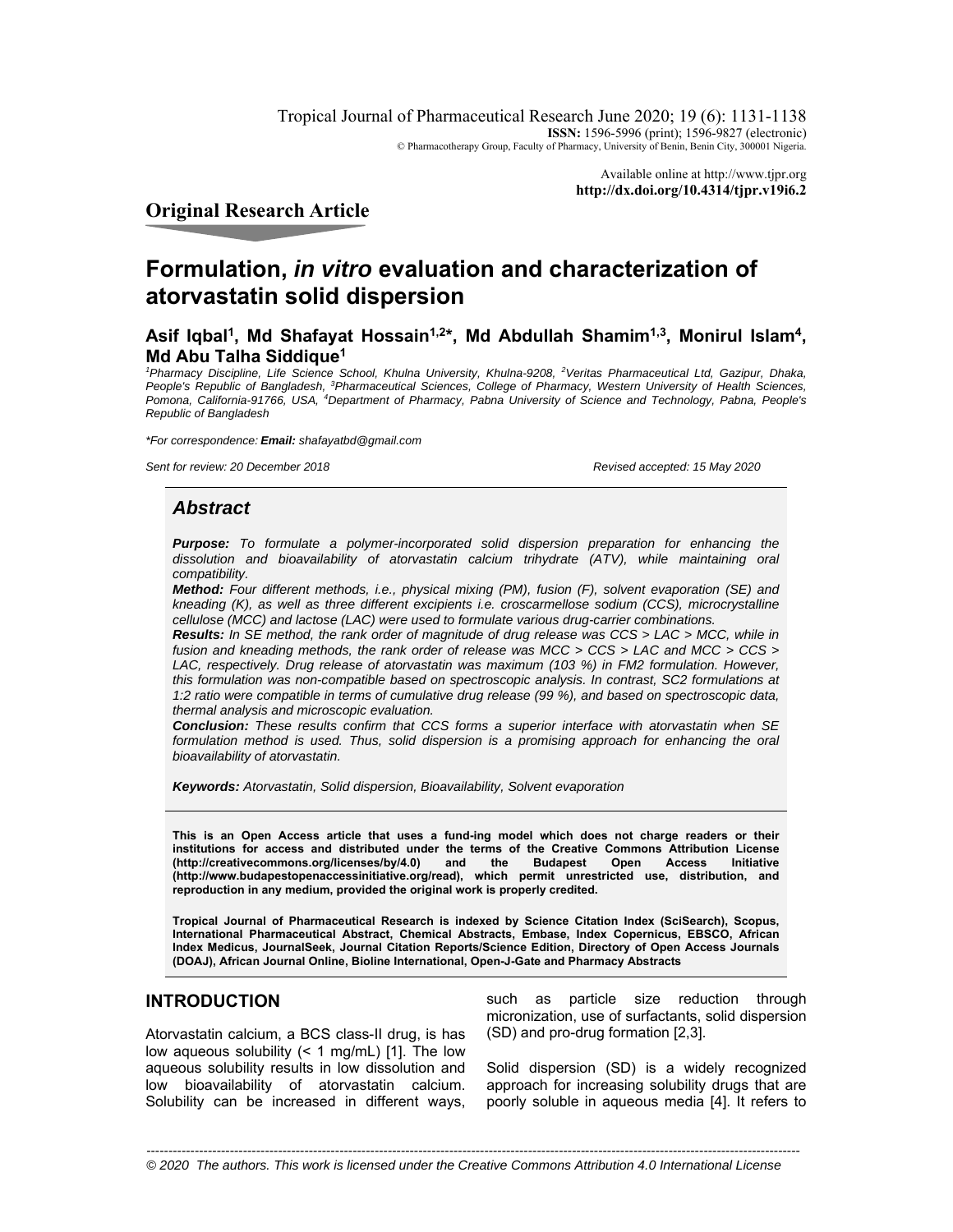the dispersion of drug molecules into a solid matrix consisting of hydrophobic or hydrophilic carrier or polymer [5,6]. The carrier or polymer may be either crystalline or amorphous [7].

When the solid dispersion comes in contact with an aqueous environment, the carrier dissolves and turns the drug molecules into fine particles [8]. Therefore, increased surface area enhances dissolution of drugs [9]. Atorvastatin, also known as atorvastatin calcium [10], is used for lowering human blood cholesterol levels. It has significant intestinal permeability [1]. Studies have shown that the bioavailability and solubility of crystalline atorvastatin can be enhanced by converting the drug into an amorphous state, and by reducing its particle size [11].

In a previous study on SD, it was found that the bioavailability of oxcarbazepine was enhanced using fusion method [12]. Another study developed simvastatin solid dispersion with enhanced bioavailability by preparing solid dispersion using SE method, resulting in higher dissolution of simvastatin [13]. In the current study, various drug-excipient mixtures were formulated at two different ratios, i.e. 1:1 and 1:2 using each of the four methods.

The study was aimed at determination of bioavailability of different formulations of atorvastatin using different methods. Moreover, the dissolution profile, drug content and other parameters of the formulations were compared to find out the best formulation with superior water solubility. Furthermore, the physicochemical properties of all formulations were characterized using Fourier-Transform Infrared Spectroscopy (FT-IR), Differential Scanning Calorimetry (DSC), and Scanning Electron Microscopy (SEM).

## **EXPERIMENTAL**

#### **Materials**

Atorvastatin calcium trihydrate (ATV) was obtained from DSM India Private Limited, India; polyethylene glycol (PEG 6000) was purchased from Hangzhou Zhongbao Imp & Exp. Corp Ltd, China. Lactose monohydrate was provided by Molkerei Meggle Wasserburg Gmbh & Co, Germany. Croscarmellose sodium was obtained from Mingtai Chemical Company Ltd, Taiwan, while microcrystalline cellulose was supplied by JRS Pharma Gmbh & Co, Germany.

#### **Preparation of standard calibration curve**

Atorvastatin calcium trihydrate (20 mg) was weighed into a 1000 mL volumetric flask. Then, 100 mL of methanol was added, with continuous stirring until complete dissolution of ATV. Thereafter, sufficient amount of distilled water (900 mL) was added to make up the final volume to 1000 mL. The concentration of ATV in this stock solution was 20 µg/mL. Then, serial dilutions of the stock solution were prepared in 10 different test tubes, with each concentration in a final volume of 10 mL. The absorbance of each solution was read at 245 nm in a UV-VIS spectrophotometer (UV mini 1800, Shimadzu Corporation, Japan) [14]. A standard calibration curve was prepared by plotting absorbance values against ATV concentration.

#### **Formulation methods**

#### *Physical mixing*

Drug and excipients were mixed in a mortar and pestle to get a homogeneous physical mixture. Then, the mixture was sieved through a 40 mesh screen to obtain a particle size of 400  $\mu$ m. Finally, each formulation was filled in an air-tight vial and preserved with silica gel at room temperature [15].

#### *Melting or fusion*

In this method, 500 mg of PEG-6000 was used as a dispersion carrier. The carrier (PEG) was melted in a 50 mL beaker at less than 70 °C, and ATV was incorporated with continuous stirring. Following mixing, the mixture was freeze-dried to avoid phase separation, after which it was triturated with various excipients. Finally, the mixture was collected in an air-tight vial and preserved in an air-tight container with desiccators until used [16].

#### *Solvent evaporation*

An appropriate amount of ATV was taken in a 50 mL beaker, followed by addition of 5 mL methanol. After sonication, the mixture was kept for 1 h at room temperature. The resultant crystals were isolated and triturated with different excipients in a mortar and pestle. Then, the various samples were collected in different prelabeled vials and kept in an air-tight container with silica gel as desiccator, for use in further experiments [17].

### *Kneading*

Excipients and ATV were triturated in a glass mortar with methanol, and the slurry was kneaded for 45 min. Then, the mixture was dried for another 45 min at 50 ºC, followed by pulverization.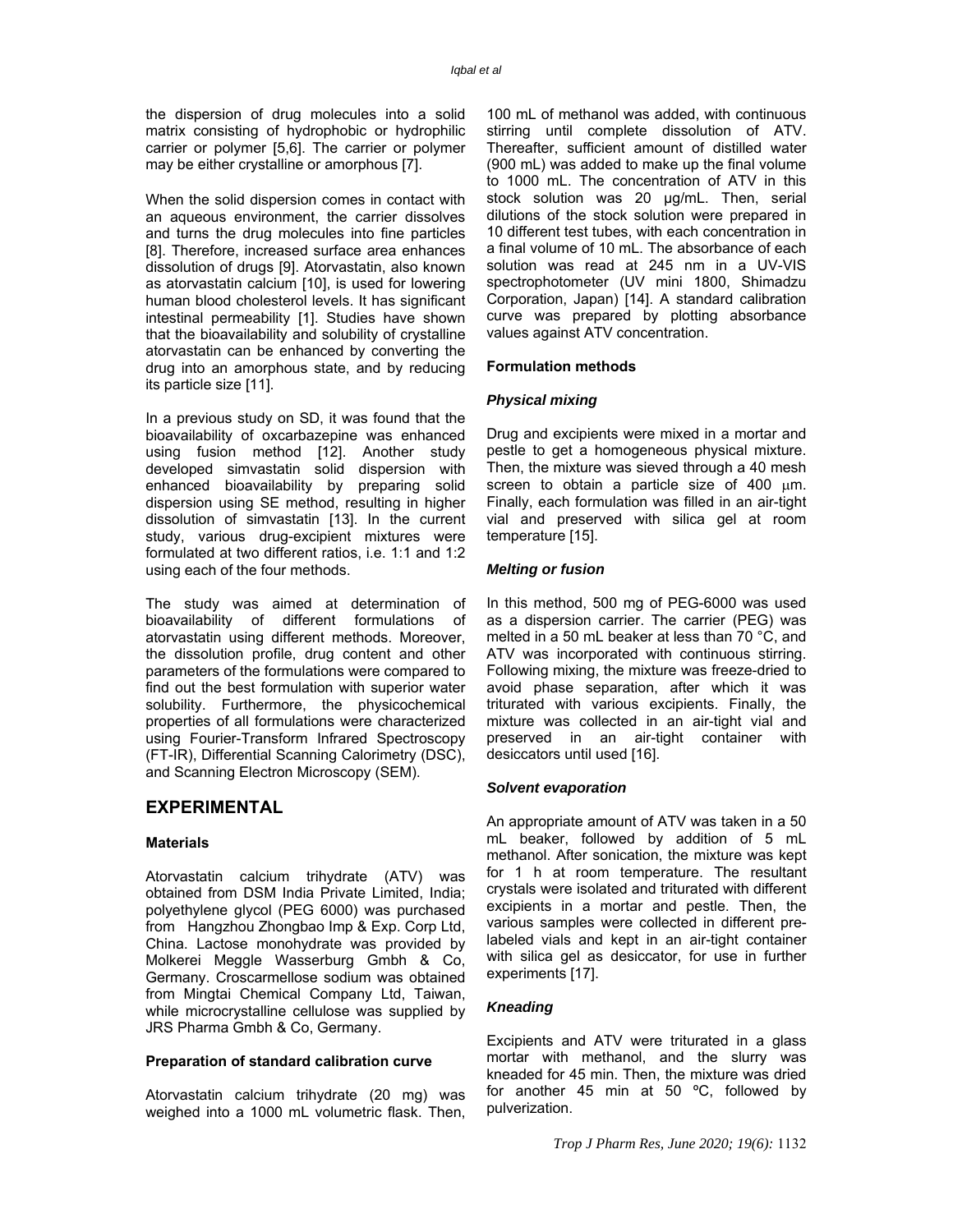#### *Iqbal et al*

**Table 1:** Ratio of ATV and three excipients used in the four methods

| <b>Physical Mixing</b><br>(PM) | Fusion (F)         | <b>Solvent Evaporation</b><br>(SE) | Kneading (K)       | Drug:<br>carrier<br>ratio |
|--------------------------------|--------------------|------------------------------------|--------------------|---------------------------|
| Sample 1: prepared             | Sample 1: prepared | Sample 1: prepared                 | Sample 1: prepared | 1:1                       |
| with PM using CCS              | with F using CCS   | with SE using CCS                  | with K using CCS   |                           |
| (PC1)                          | (FC1)              | (SC1)                              | (KC1)              |                           |
| Sample 2: prepared             | Sample 2: prepared | Sample 2: prepared                 | Sample 2: prepared | 1:2                       |
| with PM using CCS              | with F using CCS   | with SE using CCS                  | with K using CCS   |                           |
| (PC2)                          | (FC2)              | (SC2)                              | (KC2)              |                           |
| Sample 1: prepared             | Sample 1: prepared | Sample 1: prepared                 | Sample 1: prepared | 1:1                       |
| with PM using MCC              | with F using MCC   | with SE using MCC                  | with K using MCC   |                           |
| (PM1)                          | (FM1)              | (SM1)                              | (KM1)              |                           |
| Sample 2: prepared             | Sample 2: prepared | Sample 2: prepared                 | Sample 2: prepared | 1:2                       |
| with PM using MCC              | with F using MCC   | with SE using MCC                  | with K using MCC   |                           |
| (PM2)                          | (FM2)              | (SM2)                              | (KM2)              |                           |
| Sample 1: prepared             | Sample 1: prepared | Sample 1: prepared                 | Sample 1: prepared | 1:1                       |
| with PM using LAC              | with F using LAC   | with SE using LAC                  | with K using LAC   |                           |
| (PL1)                          | (FL1)              | (SL1)                              | (KL1)              |                           |
| Sample 2: prepared             | Sample 2: prepared | Sample 2: prepared                 | Sample 2: prepared | 1:2                       |
| with PM using LAC              | with F using LAC   | with SE using LAC                  | with K using LAC   |                           |
| (PL2)                          | (FL2)              | (SL2)                              | (KL2)              |                           |

The resultant solid dispersion was preserved in a vial with a desiccator, prior to use [18].

#### **Dissolution studies**

*In vitro* dissolution study was performed using USP dissolution apparatus II (Electro lab, India). Temperature was maintained at 37 ± 0.2°C. At 10 min intervals, 5 mL sample was withdrawn from the medium, filtered and read at 245 nm in a UV-VIS spectrophotometer (UV mini 1800, Shimadzu Corporation, Japan) [19].

### **Fourier-transforms infrared spectroscopy (FT-IR)**

Pure ATV and samples were analyzed using a Fourier-transform infrared spectrophotometer (IR Prestige 21, Shimadzu Corporation, Japan). Each sample (1 - 2 mg) was dispersed in dried potassium bromide (3 - 4 mg). The mixture was then compressed into a disc and analyzed at 400  $-$  4000 cm<sup>-1</sup> [20].

### **Differential scanning calorimetry (DSC)**

The DSC analysis was performed using a DSC - 60 Shimadzu Analyzer. Pure ATV samples, solid dispersions and physical mixtures were kept in sealed aluminum pans. The crimped aluminum pans were heated from 30 to 400 °C at a rate of 10 °C/min. This experiment was conducted over nitrogen gas at a flow rate of 20 mL/min [21].

#### **Scanning electron microscopy (SEM)**

The surface morphology and homogeneity of the prepared formulations from different methods were analyzed using a scanning electron microscope (JSM 6100, Jeol, Japan). A small amount of sold dispersion sample was mounted onto a double adhesive carbon-coated tape adhering to an aluminum stub, and then coated with a thin layer of gold-palladium alloy. Then, the samples were subjected to SEM under numerous magnifications [22].

#### **Statistical analysis**

Data from three independent experiments are presented as mean ± standard deviation (SD). All graphs were drawn using Microsoft excel (version 16) software. Statistical significance was assumed at  $p < 0.05$ .

### **RESULTS**

#### *In vitro* **dissolution profiles**

Although the standard calibration curve of atorvastatin calcium was prepared in phosphate buffer, pH 6.8 as a dissolution medium, the curve showed almost uniform linearity (Figure not shown). The absorbance values of the serial dilutions of ATV used for the standard curve were 0.73, 0.58, 0.43, 0.29, and 0.14 for ATV concentrations of 20, 16, 12, 8 and 4 µg/mL,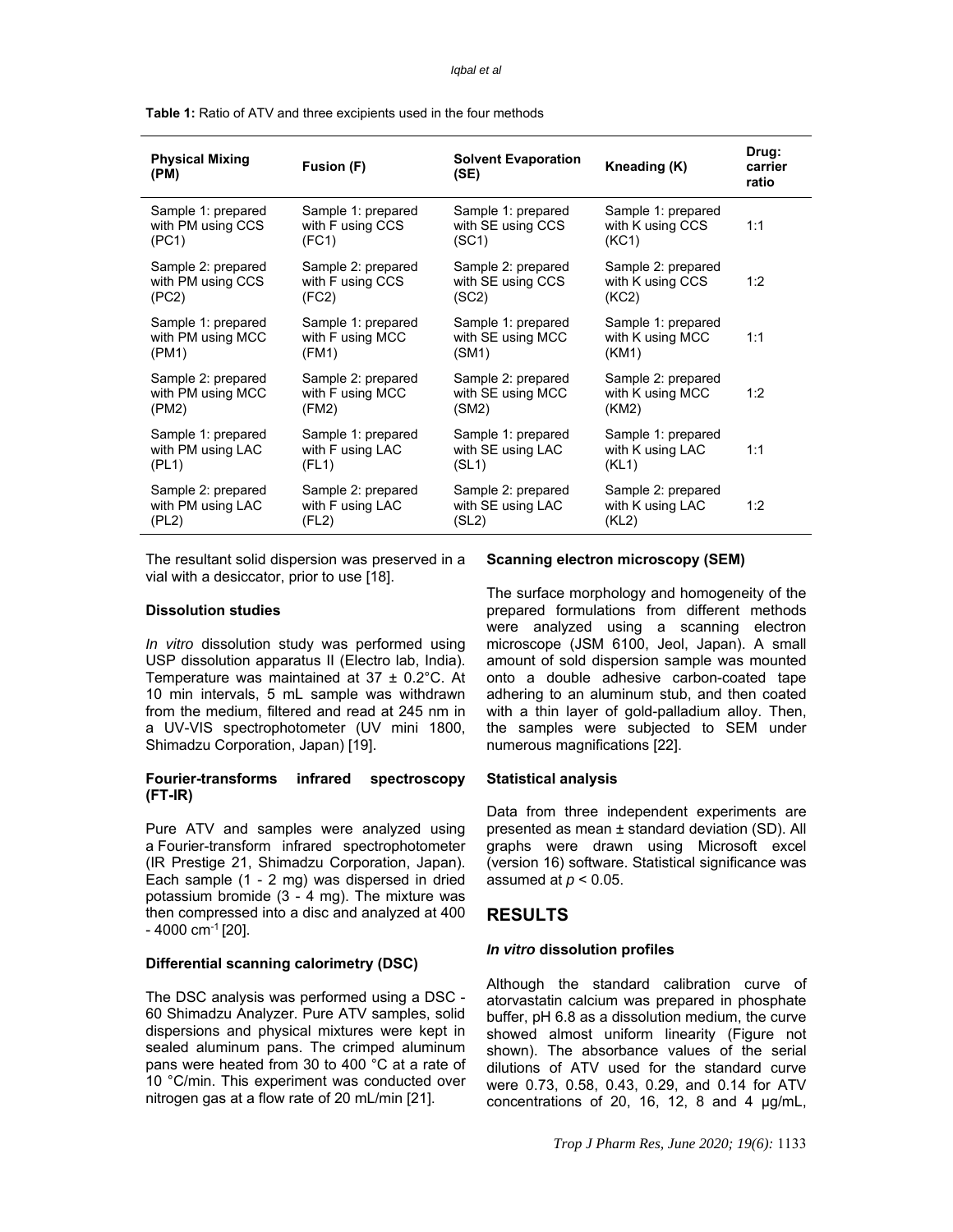respectively. The regression coefficient was calculated using the following equation:  $y = 0.36x$  $-0.004$  (R<sup>2</sup> = 0.999).

In physical mixing (PM), the release of ATV was 95.5 % after 60 min, while the ratio of ATV to CCS was 1:2, as shown in Figure 1. This formulation showed the highest cumulative percentage release among the three different binary formulations using the three excipients. The cumulative percentage release of ATV after 60 min was 62 % for the 10 mg dose. The effect of excipients on drug release from the formulation was in the order: PC2 > PM2 > PL2 (Figure 1).



**Figure 1:** Cumulative release of formulation prepared with PM at drug: carrier ratio of 1:2

In fusion (F) method, FM2 formulation at ATV: MCC ratio of 1:2 resulted in the highest cumulative percentage drug release i.e. 103 %. The effect of excipients on drug release from the formulation was in the order: FM2 > FC2 > FL2 (Figure 2).



**Figure 2:** Cumulative release of solid dispersions prepared with fusion method at drug: carrier ratio of 1:2

Solvent evaporation (SE) method was less yielding than the fusion (F) method which was found to generate maximum cumulative drug release among all the preparations. The formulation  $SC2$  (ATV:CCS = 1:2) produced the highest cumulative drug release of 99 %. Moreover, SC2 resulted in the highest degree of compatibility in the FT-IR and DSC tests among all other preparations. The effect of excipients on drug release from the formulations was in the order: SC2 > SM2 > SL2 (Figure 3).



**Figure 3:** Cumulative drug release of SD prepared with SE method at drug: carrier ratio of 1:2

Kneading technique in solid dispersion produced the lowest cumulative drug release among all formulations. The KC2 (ATV:CCS = 1:2) preparation had the highest cumulative release (92 %) among all the formulations. The effect of excipients on drug release from the formulations was in the order: KC2 > KM2 > KL2 (Figure 4).



**Figure 4:** Cumulative release of formulation prepared with kneading method at drug: carrier ratio of 1:2

#### **Characteristics of solid dispersions**

#### *FT-IR spectra*

The FT-IR spectrum of atorvastatin calcium is shown in Figure 5 A. Pure atorvastatin produced characteristic peak at 3400 cm-1 which indicated N-H stretching. Moreover, the presence of a peak at 3000 cm-1 denoted the existence of asymmetric O-H stretching, while the peak at 2950 cm-1 indicated the presence of symmetric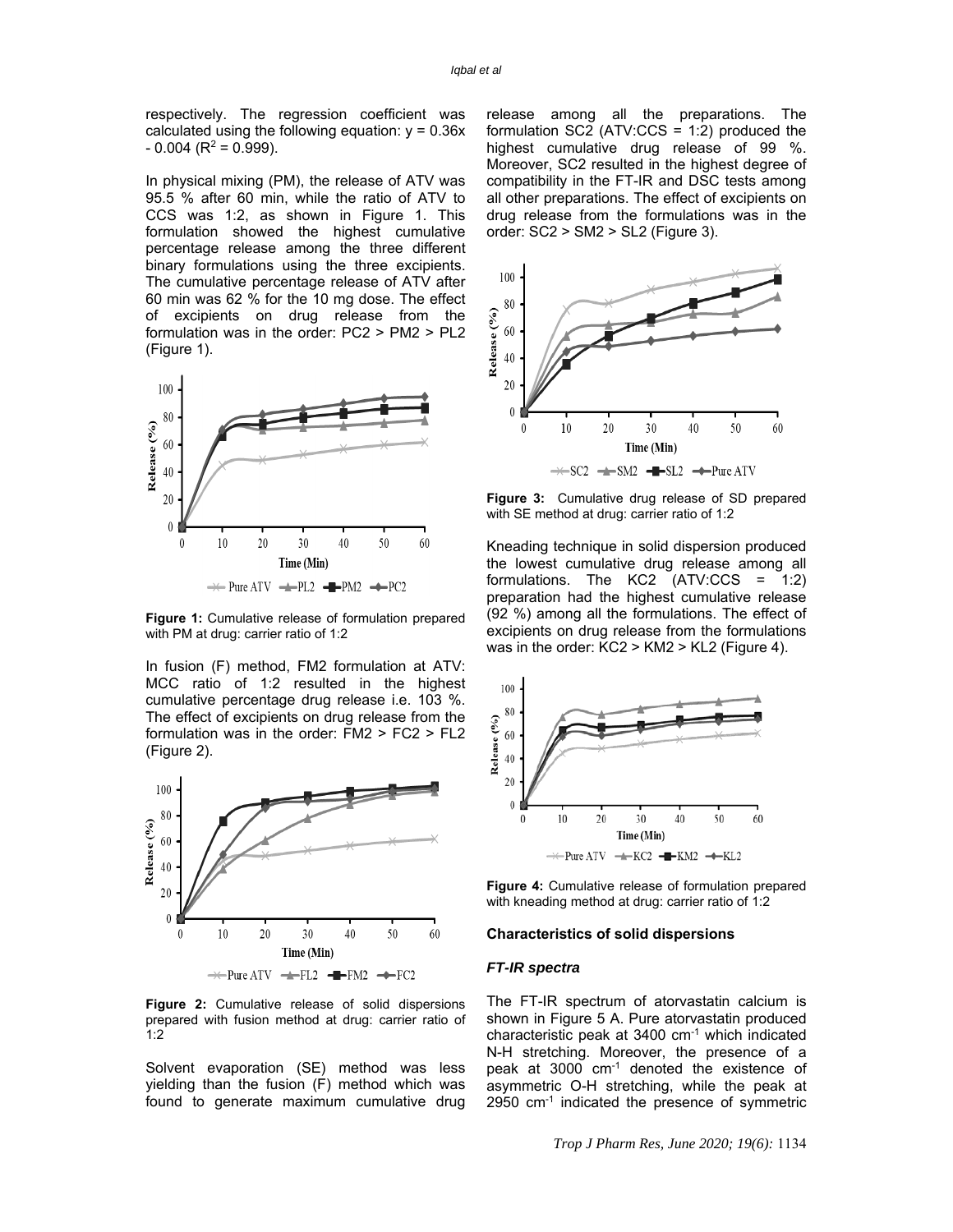O-H. Likewise, the peak at 1750 cm-1 indicated the presence of carboxyl group in the sample. The spectrum of SC2 (Figure 5 C) showed almost all characteristic peaks which apparently indicated a significant drug-carrier interaction in solid dispersion. However, the SM2 (Figure 5 B) and SL2 formulations (Figure 5 D) produced some additional peaks at lower wavelengths (450 - 600 cm-1). These additional peaks might have been generated as a result of the presence of O-H groups in both carriers. Therefore, their dissolutions were comparatively low, as was confirmed from their individual dissolution profiles, as well as DSC and SEM analyses.



**Figure 5:** FT-IR spectra of (A) pure ATV; (B) SM2; (C) SC2; and (D) SL2. ATV = atorvastatin, SC2 = ATV: crosscarmellose sodium (1:2); SM2 = ATV: microcrystalline cellulose  $(1:2)$ ; SL2 = ATV: lactose (1:2). All were prepared using solvent evaporation method

#### **Thermal properties**

In this study, three formulations using SE method were considered, and their thermal behaviors were analyzed to confirm the formation of complexes. Pure ATV showed a clear and sharp endothermic peak at 154.55 °C corresponding to its melting temperature, as well as its crystalline state (Figure 6 A). Likewise, the thermogram of SC2 (Figure 6 B) showed an endothermic peak at 309.42 °C which indicated its amorphous state. In contrast, although SM2 formulation produced no sharp peak, a broad endothermic peak at 154.53 °C (Figure 6 C) signified the degradation of ATV close to its melting point of 160 °C.



**Figure 6:** Thermograms of (A) pure ATV; arrow indicates peak temperature 154.55 ºC at 13.55 min, (B) SC2; arrow indicates peak temperature 309.42 ºC at 29.12 min, and (C) SM2; arrow indicates peak temperature 154.53 ºC. [ATV = atorvastatin, SECCS  $(SC2) = SE (ATV: C; 1:2)$ ; SEMCC  $(SM2) = SE (ATV: C; 1:2)$ M; 1:2);  $C =$  croscarmellose sodium,  $M =$ microcrystalline cellulose]

#### **Morphology of pure ATV and solid dispersions**

Investigations of the microscopic structures of pure atorvastatin, solid dispersion of SC2 and SM2 were performed using SEM analysis. Pure ATV (Figure 7 A) appeared as rod-shaped, irregular crystals and agglomerated bundles. These features result in low flow property and difficulties during compression, leading to water solubility. However, the surface morphology of the solid dispersion formulation SC2 (Figure 7 B) revealed more amorphous particles than SM2 (Figure 7 C) and SL2 (Figure 7 D) formulations. The homogeneous dispersion of particles implied that the drug molecules were fairly distributed within the carrier molecules in the solid dispersion, and that the formulation was in amorphous state.

### **DISCUSSION**

Carrier-controlled dissolution can be designed on the basis of the dissolution of two-component system – the drug and carrier [23-25]. The drug and carrier dissolve at a rate proportional to their solubility  $(C_s)$  and diffusion co-efficient  $(D)$  of the dissolution medium which result in the release of the drug by increasing the saturation of solubility [26].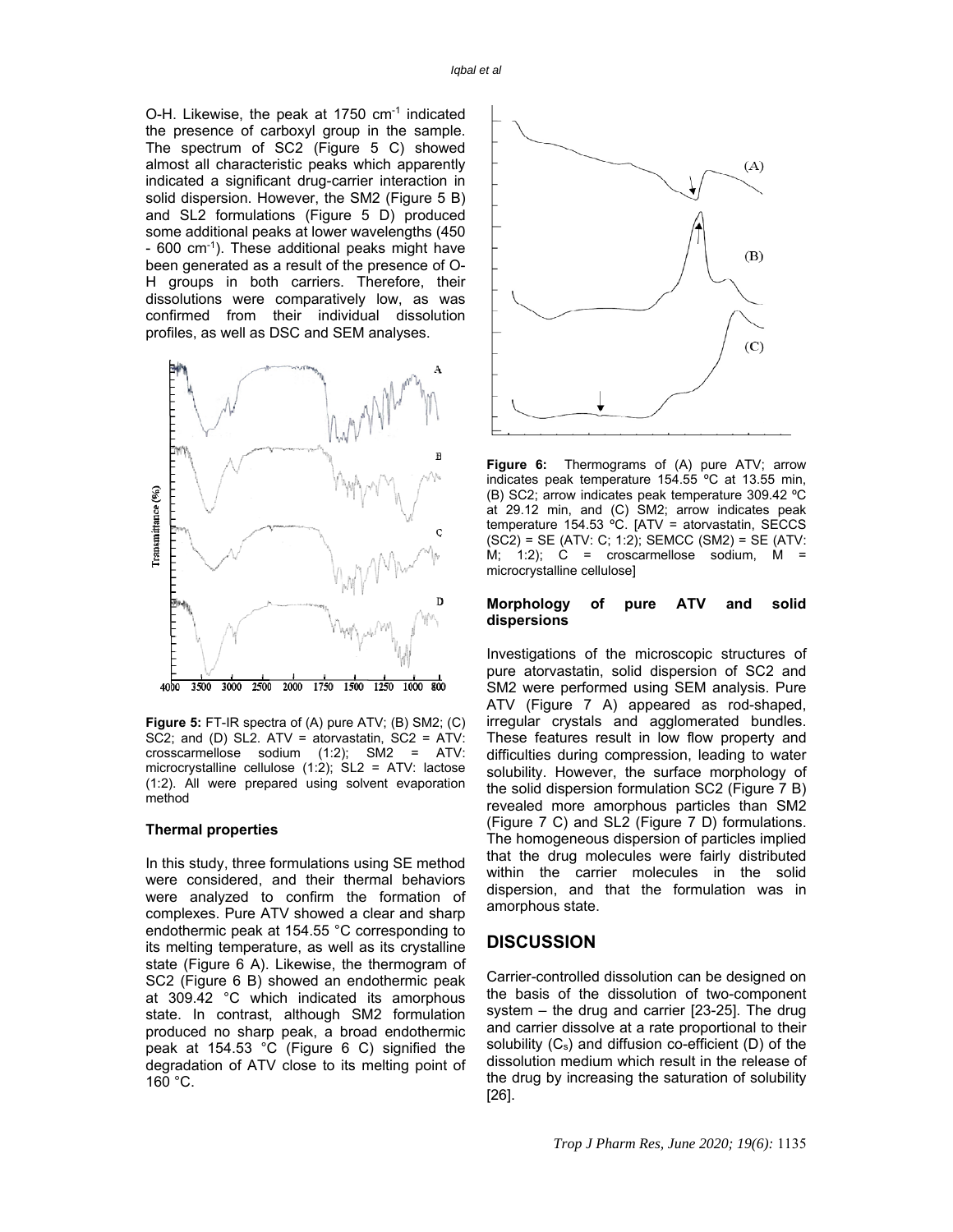

**Figure 7:** SEM images of (A) pure ATV; arrow indicates granules seems to be in rectangular or rodlike shape, (B) SC2; arrow indicates amorphous state of the granules, (C) SM2; arrow indicates amorphous appearance of the preparation, and (D) SL2, arrow indicates preparation is neither amorphous nor fully crystalline in appearance. [ATV = atorvastatin, SC2 = SE (ATV: C at ratio of 1:2), SM2 = SE (ATV: M at ratio of 1:2);  $C =$  croscarmellose sodium,  $M =$ microcrystalline cellulose, SL2 = SE (ATV: lactose ratio of 1: 2)]

When the drug is present as a minor component, drug dissolution will be dominated by the dissolution behavior of the carrier. If a drug has a very low solubility relative to the carrier, the dissolution of the drug will be low. In contrast, a more soluble drug produces higher carriercontrolled dissolution rate. Therefore, the dissolution of drugs is significantly influenced by carriers [27]. Several studies have been published on solid dispersion, and each of these studies revealed new results. In solid dispersion, water-soluble drug-carrier complexes occur in special patterns. These patterns change the crystalline and polymorphic natures of certain drugs [28].

The use of microcrystalline cellulose in solvent evaporation method resulted in the highest cumulative drug release (103 %) in FM2 formulation. The use of croscarmellose sodium (SC2 formulation) produced the best cumulative drug release (almost 99 %). Furthermore, lactose produced the least cumulative drug release among the formulations presented in this study. It was observed that CCS increased drug dissolution due to its swelling and wicking abilities. These properties facilitate the simultaneous use of CCS intra- or extragranularly as a disintegrant. Furthermore, CCS, a comparatively porous excipient, enhanced the disintegration of the dosage form due to its capillary action. In addition, the enhanced dissolution of solid dispersions can be attributed to the formation of hydrogen bonds between the water molecules and the polar groups of atorvastatin, e.g. C=O [30].

In this study, the formulations were characterized with FT-IR spectra [15]. Although the FC2 formulation produced the highest cumulative drug release, its spectroscopic characterization was less prominent than that of SC2 formulation, when compared to pure atorvastatin. In addition, the SC2 formulation showed peaks almost identical to those of pure ATV. This implies retention of functional groups. In contrast, the other formulations had peaks different from those of pure atorvastatin, which implies degradation of some of the functional groups e.g. fluorophenyl, carboxyl, and amide groups. This phenomenon can be explained either as a way of masking the functional groups, or as a way of altering them. Chemical alteration or masking of functional groups might be due to formation of complex between the drug and carrier. This complex formation happens in melting and kneading methods, while the applied heat evaporates water molecule from PEG-6000 in the fusion method. Furthermore, the FTIR spectrum of the other two preparations using solvent evaporation method showed deviation from the FTIR spectrum of pure atorvastatin, indicating probable changes in chemical groups responsible for therapeutic effects.

The interaction between a drug molecule and a carrier is determined with differential scanning calorimetry [9]. Among all the formulations, SC2 produced an exothermic peak at 309.45 ºC, far beyond the melting point of the drug. This might indicate its crystalline state at this point [31]. However, the spectrum of SC2 showed no characteristic peak close to the melting point of the pure drug, unlike SM2 preparation which showed a small visible peak at 154.53 ºC. Consequently, SC2 lacked some features in support of an amorphous drug, although there was also no exothermic peak in the characteristic area to suggest that it is crystalline [7]. In other words, it has similarities with characteristic endothermic peak. However, the other two formulations SC2, produced no sharp peaks, but showed broad endothermic peaks. This phenomenon may support the formation of amorphous state, with the drug molecule dispersed into the matrix [32]. Furthermore, the disappearance of characteristic peaks confirm amorphization of the drug molecule [33]. In a nutshell, SM2 had better dissolution and better DSC spectrum than SC2, but its FTIR spectrum failed to show retention of functional groups identical to those of the pure drug, unlike in the spectrum of SC2.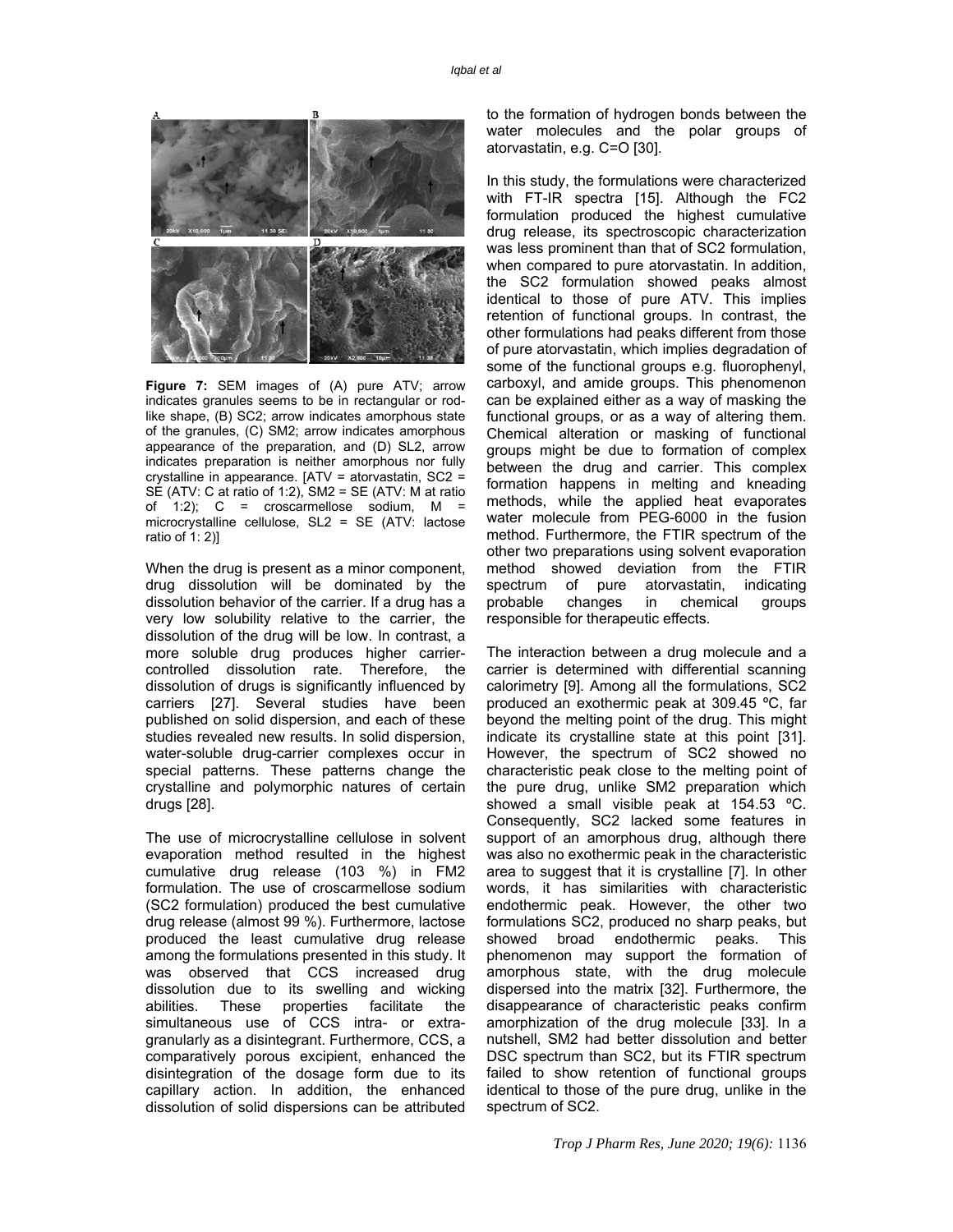The scanning electron microscopic evaluation indicate that pure ATV was crystalline and rodshaped. Therefore, SC2 formulation was regular in shape and size, relative to SM2 and SL2 formulations. In addition, reduction in particle size occurred when the crystalline form changed to amorphous state. Therefore, the increased surface area enhanced dissolution.

# **CONCLUSION**

The findings of this study demonstrate that hydrophilic polymers can be used to enhance the dissolution of ATV by solid dispersion method. Thus, of all the studied methods, solvent evaporation method is the most suitable in terms of cumulative drug release, spectroscopic, thermal and microscopic characteristics. However, further studies are required to confirm the suitability of the polymers used for largescale manufacturing.

# **DECLARATIONS**

#### *Acknowledgement*

This project was facilitated by Pharmacy Discipline, Khulna University, Bangladesh and Centre for Advanced Research in Science (CARS), Dhaka University. There was no financial support from any organization.

#### *Conflict of interest*

No conflict of interest is associated with this study.

### *Contributions of authors*

We declare that this work was done by the authors named in this article and all liabilities pertaining to claims relating to the content of this article will be borne by the authors. Asif Iqbal and Shafayat Hossain contributed to design the study. Asif Iqbal and Monirul Islam carried out the experiments. Asif Iqbal, Shafayat Hossain, Abdullah Shamim, and Talha Siddique analyzed the data and prepared the manuscript. Asif Iqbal, Md Shafayat Hossain and Md Abdullah Shamim contributed equally to the work.

#### *Open Access*

This is an Open Access article that uses a funding model which does not charge readers or their institutions for access and distributed under the terms of the Creative Commons Attribution

License (http://creativecommons.org/licenses/by/ 4.0) and the Budapest Open Access Initiative (http://www.budapestopenaccessinitiative.org/rea d), which permit unrestricted use, distribution, and reproduction in any medium, provided the original work is properly credited.

# **REFERENCES**

- *1. Verma S, Rawat A, Kaul M, Saini S. Solid dispersion: a strategy for solubility enhancement. Int J Pharm Technol 2011; 3: 1062–1099.*
- *2. Sukanya M, Kishore VS. Design and development of solid dispersions of simvastatin for enhancing the solubility. Am J PharmTech Res 2012; 2(4): 733–740*
- *3. Rautio J, Kumpulainen H, Heimbach T, Oliyai R, Oh D, Järvinen T, Savolainen J. Prodrugs: design and clinical applications. Nat rev Drug discov 2008; 7(3): 255–270.*
- *4. Huang Y, Dai W-G. Fundamental aspects of solid dispersion technology for poorly soluble drugs. Acta Pharm Sin B 2014; 4(1): 18–25.*
- *5. Hu L, Gu D, Hu Q, Shi Y, Gao N. Investigation of solid dispersion of atorvastatin calcium in polyethylene glycol 6000 and polyvinylpyrrolidone. Tro J Pharm Res 2014; 13(6): 835–842.*
- *6. Friesen DT, Shanker R, Crew M, Smithey DT, Curatolo WJ, Nightingale JA. Hydroxypropyl methylcellulose acetate succinate-based spray-dried dispersions: an overview. MolPharm 2008; 5(6): 1003–1019.*
- *7. Janssens S, Van den Mooter G. Physical chemistry of solid dispersions. J Pharm Pharmacol 2009; 61(12): 1571–1586.*
- *8. Kadu PJ, Kushare SS, Thacker DD, Gattani SG. Enhancement of oral bioavailability of atorvastatin calcium by self-emulsifying drug delivery systems (SEDDS). Pharm Dev Technol 2011; 16(1): 65–74.*
- *9. Gubbi SR, Jarag R. Formulation and characterization of atorvastatin calcium liquisolid compacts. Asian J Pharm Sci 2010; 5(2): 50–60.*
- *10. Sharma M, Garg R, Gupta G. Formulation and evaluation of solid dispersion of atorvastatin calcium. J Pharm Sci Innov 2013; 2(4): 73–81.*
- *11. Anwar M, Warsi MH, Mallick N, Akhter S, Gahoi S, Jain GK, Talegaonkar S, Ahmad FJ, Khar RK. Enhanced bioavailability of nano-sized chitosan–atorvastatin conjugate after oral administration to rats. Eur J Pharm Sci 2011; 44(3): 241–249.*
- *12. Mohan A, Madhavi M, Jyosthna P. Preparation, in vitro and in vivo characterization of solid dispersions of oxcarbazepine using melting technique. Pharm Innov J 2015; 3(12): 99–103.*
- *13. Sukanya M, Kishore VS. Design and development of solid dispersions of simvastatin for enhancing the solubility. Am J PharmTech Res 2012; 2:733–740.*
- *14. Prajapati KP, Bhandari A. Spectroscopic method for estimation of atorvastatin calcium in tablet dosage form. Indo Global J Pharm Sci 2011; 1(4): 294–299.*